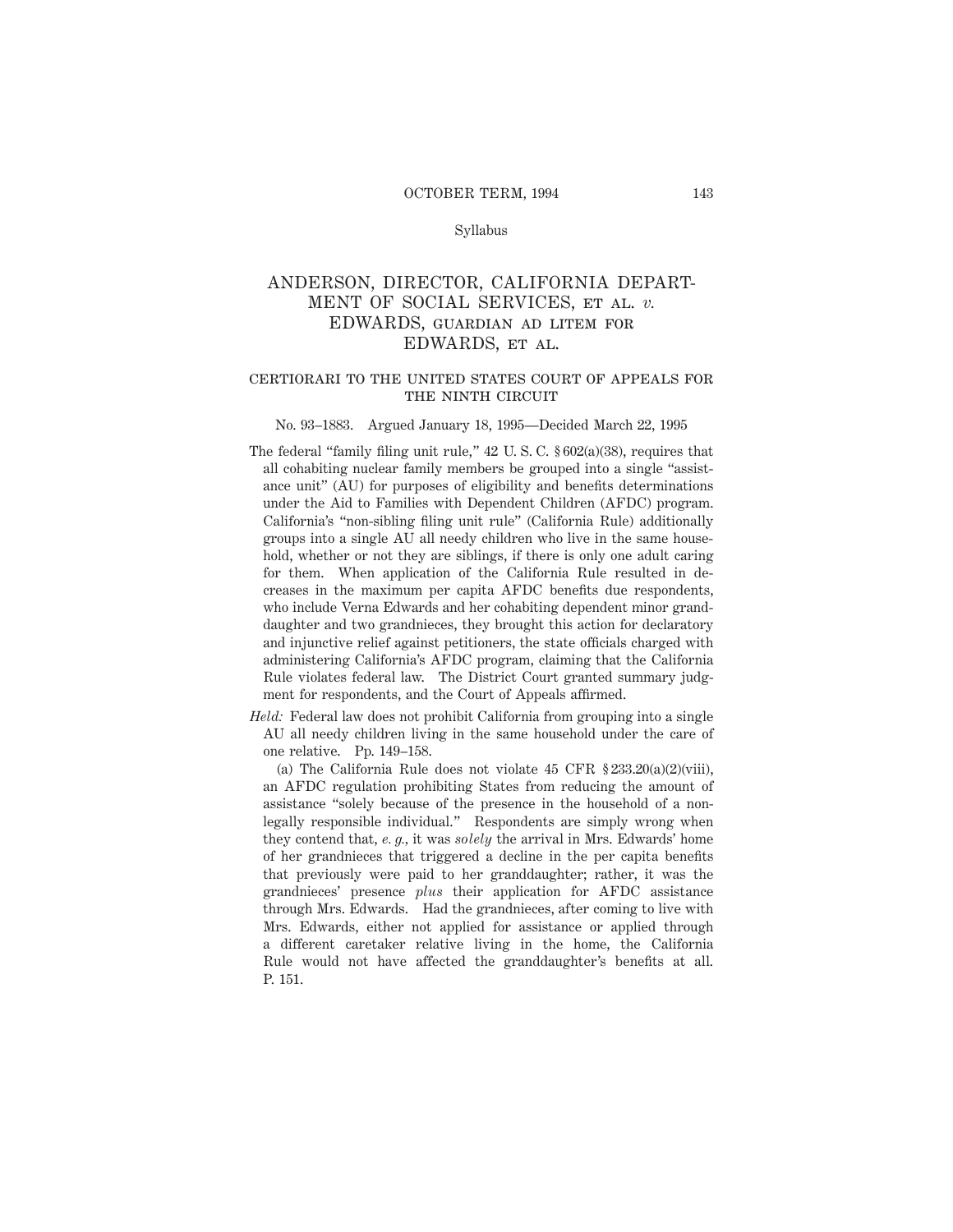### Syllabus

(b) Nor does the California Rule violate  $45$  CFR  $\S$  $\S$  $233.20(a)(2)(viii)$ ,  $233.20(a)(3)(ii)(D)$ , and  $233.90(a)(1)$ , which prohibit States from assuming that a cohabitant's income is available to a needy child absent a casespecific determination that it is actually or legally available. First, the California Rule does not necessarily reduce the benefits of all needy children when one of them receives outside income, for California may rationally assume that the caretaker will observe her duties to all of the AU's members and will take into account the receipt of any such income by one child when expending funds on behalf of the AU. Second, the California Rule simply authorizes the combination of incomes of all AU members in order to determine the amount of the AU's assistance payment. This accords with the very definition of an AU as the group of individuals whose income and resources are considered "as a unit" in determining the amount of benefits, 45 CFR § 206.10(b)(5), and is authorized by the AFDC statute itself,  $42 \text{ U.S. C. }$   $602(a)(7)(A)$ , which provides that a state agency "shall, in determining need, take into consideration any . . . income and resources of any child or relative claiming [AFDC assistance]." In light of the great latitude that States have in administering their AFDC programs, see, *e. g., Dandridge* v. *Williams,* 397 U. S. 471, 478, that statute is reasonably construed to allow States, in determining a child's need (and therefore the amount of her assistance), to consider the income and resources of all cohabiting children and relatives also claiming assistance. The availability regulations are addressed to an entirely different problem: attempts by States to count income and resources controlled by persons outside the AU for the purpose of determining the amount of the AU's assistance. See 42 Fed. Reg. 6583–6584, and, *e. g., King* v. *Smith,* 392 U. S. 309. The California Rule has no such effect. Pp. 152–155.

(c) Respondents' alternative arguments—(1) that the federal family filing unit rule occupies the field and thereby pre-empts California from adopting its Rule, and (2) that the California Rule violates 45 CFR  $\S$ §233.10(a)(1) and 233.20(a)(1)(i), which require equitable treatment among AFDC recipients—lack merit. Pp. 156–158.

12 F. 3d 154, reversed and remanded.

Thomas, J., delivered the opinion for a unanimous Court.

*Dennis Paul Eckhart,* Supervising Deputy Attorney General of California, argued the cause for petitioners. With him on the briefs were *Daniel E. Lungren,* Attorney General, *Charlton G. Holland III,* Assistant Attorney General, and *G. Mateo Muñoz*, Deputy Attorney General.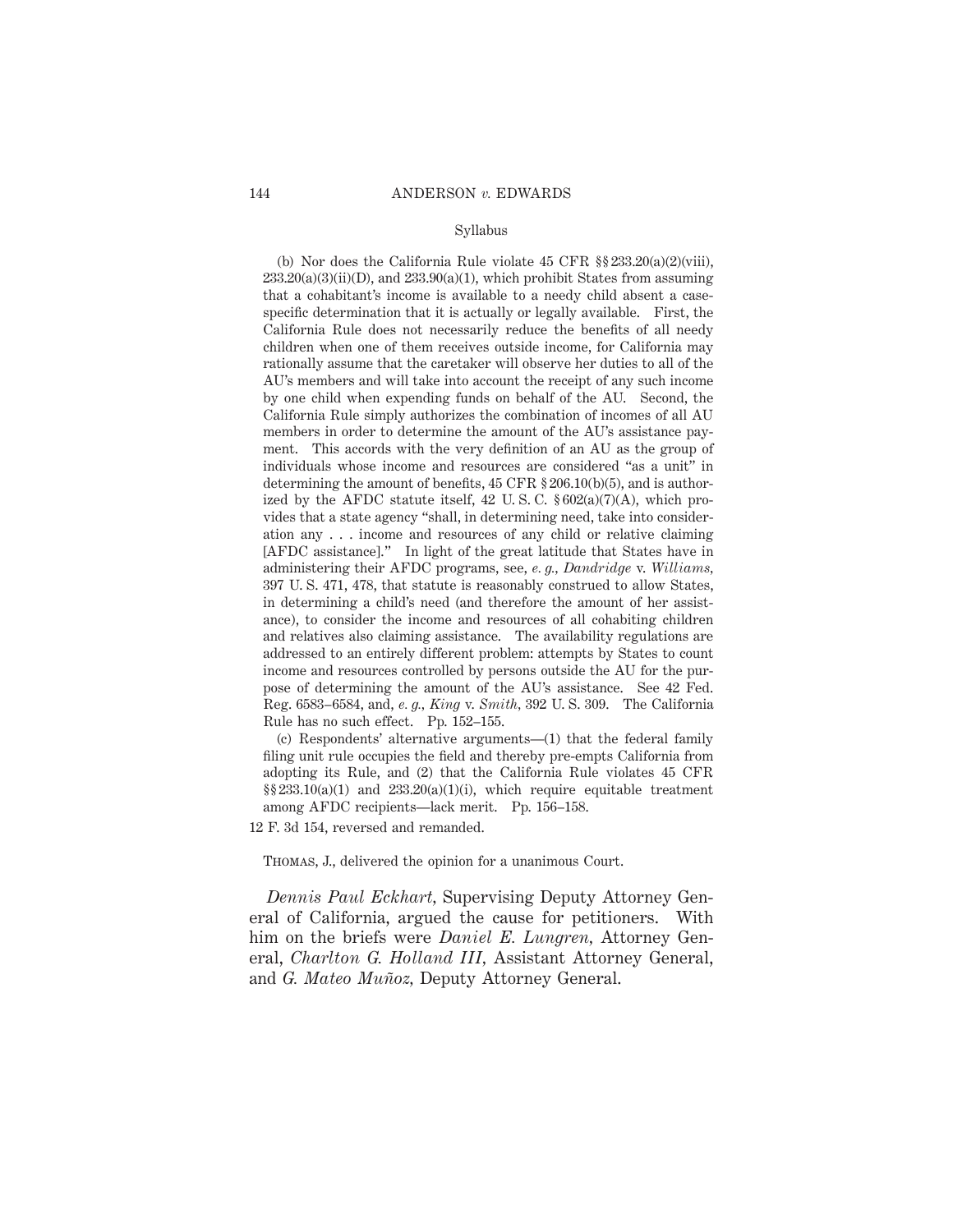*Paul A. Engelmayer* argued the cause for the United States as *amicus curiae* urging reversal. With him on the brief were *Solicitor General Days, Assistant Attorney General Hunger, Deputy Solicitor General Kneedler, William Kanter,* and *Howard S. Scher.*

*Katherine E. Meiss* argued the cause for respondents. With her on the brief were *Alice Bussiere, Patrice E. Mc-Elroy, Jodie Berger,* and *Paul Lee.*\*

Justice Thomas delivered the opinion of the Court.

This case presents the question whether federal law governing the Aid to Families with Dependent Children (AFDC) program prohibits States from grouping into a single AFDC

Briefs of *amici curiae* urging affirmance were filed for the Alliance for Children's Rights et al. by *Charles N. Freiberg* and *David B. Goodwin;* and for the American Association of Retired Persons by *Steven S. Zaleznick* and *Michael Schuster.*

<sup>\*</sup>Briefs of *amici curiae* urging reversal were filed for the State of Minnesota et al. by *Hubert H. Humphrey III,* Attorney General of Minnesota, and *LauraSue Schlatter,* Assistant Attorney General, and by the Attorneys General for their respective jurisdictions as follows: *Richard Blumenthal* of Connecticut, *Scott Harshbarger* of Massachusetts, *G. Oliver Koppell* of New York, *Michael F. Easley* of North Carolina, *Theodore R. Kulongoski* of Oregon, *Ernest D. Preate, Jr.,* of Pennsylvania, *Jeffrey B. Pine* of Rhode Island, *Jeffrey L. Amestoy* of Vermont, *Rosalie Simmonds Ballentine* of the Virgin Islands, and *James S. Gilmore III* of Virginia; for the State of Nevada et al. by *Frankie Sue Del Papa,* Attorney General of Nevada, and *John Albrecht,* Deputy Attorney General, *Bruce M. Botelho,* Attorney General of Alaska, *Vanesa Ruiz,* Corporation Counsel of the District of Columbia, *Robert A. Butterworth,* Attorney General of Florida, *Donald L. Paillette,* Acting Attorney General of Guam, *Robert A. Marks,* Attorney General of Hawaii, *Roland W. Burris,* Attorney General of Illinois, *Joseph P. Mazurek,* Attorney General of Montana, *Deborah T. Poritz,* Attorney General of New Jersey, *Susan B. Loving,* Attorney General of Oklahoma, *Jeffrey B. Pine,* Attorney General of Rhode Island, *Mark W. Barnett,* Attorney General of South Dakota, and *Joseph B. Meyer,* Attorney General of Wyoming; for the Council of State Governments et al. by *Richard Ruda* and *Lee Fennell;* and for the Pacific Legal Foundation by *Ronald A. Zumbrun* and *John H. Findley.*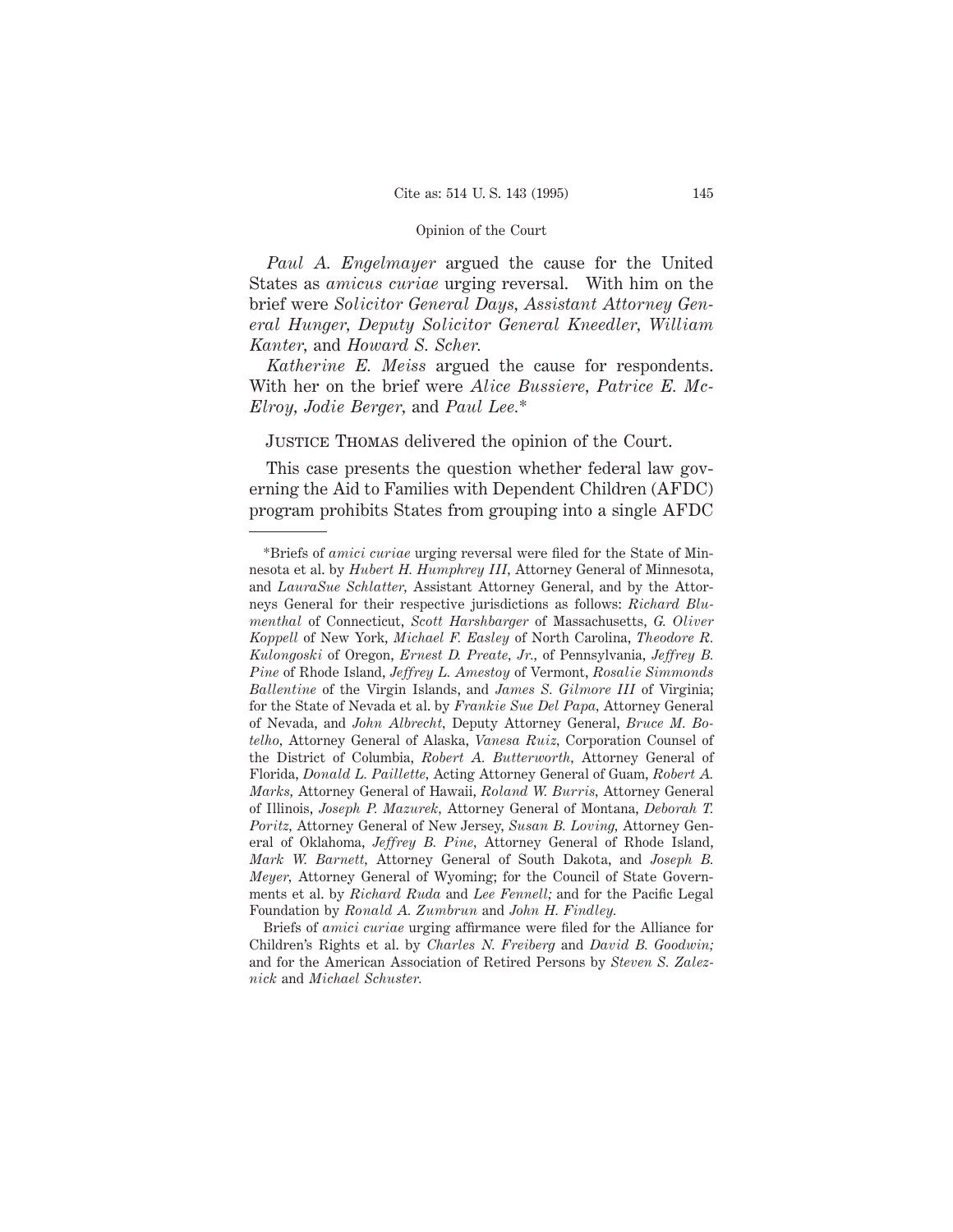## 146 ANDERSON *v.* EDWARDS

### Opinion of the Court

"assistance unit" all needy children who live in the same household under the care of one relative. Such grouping allows States to grant equal assistance to equally sized needy households, regardless of whether the children in the household are all siblings. The Court of Appeals for the Ninth Circuit concluded that federal law forbids States to equalize assistance in this manner. We disagree and accordingly reverse.

I

AFDC is a joint federal-state public assistance program authorized by Title IV–A of the Social Security Act, 49 Stat. 627, 42 U. S. C. § 601 *et seq.* (1988 ed. and Supp. V). As its name indicates, the AFDC program "is designed to provide financial assistance to needy dependent children and the parents or relatives who live with and care for them." *Shea* v. *Vialpando,* 416 U. S. 251, 253 (1974). The program "reimburses each State which chooses to participate with a percentage of the funds it expends," so long as the State "administer[s] its assistance program pursuant to a state plan that conforms to applicable federal statutes and regulations." *Heckler* v. *Turner,* 470 U. S. 184, 189 (1985) (citing 42 U. S. C. §§ 602, 603).

One applicable federal rule requires state plans to provide that all members of a nuclear family who live in the same household must apply for AFDC assistance if any one of them applies; in addition, the income of all of these applicants must be aggregated in determining their eligibility and the amount of their monthly benefits. See 42 U. S. C. § 602(a)(38) (1988 ed., Supp. V); 45 CFR § 206.10(a)(1)(vii) (1993). See generally *Bowen* v. *Gilliard,* 483 U. S. 587 (1987) (upholding rule against constitutional challenges). This "family filing unit rule" requires that all cohabiting nuclear family members be grouped into a single AFDC "assistance unit" (AU), defined by federal law as "the group of individuals whose income, resources and needs are considered as a unit for purposes of determining eligibility and the amount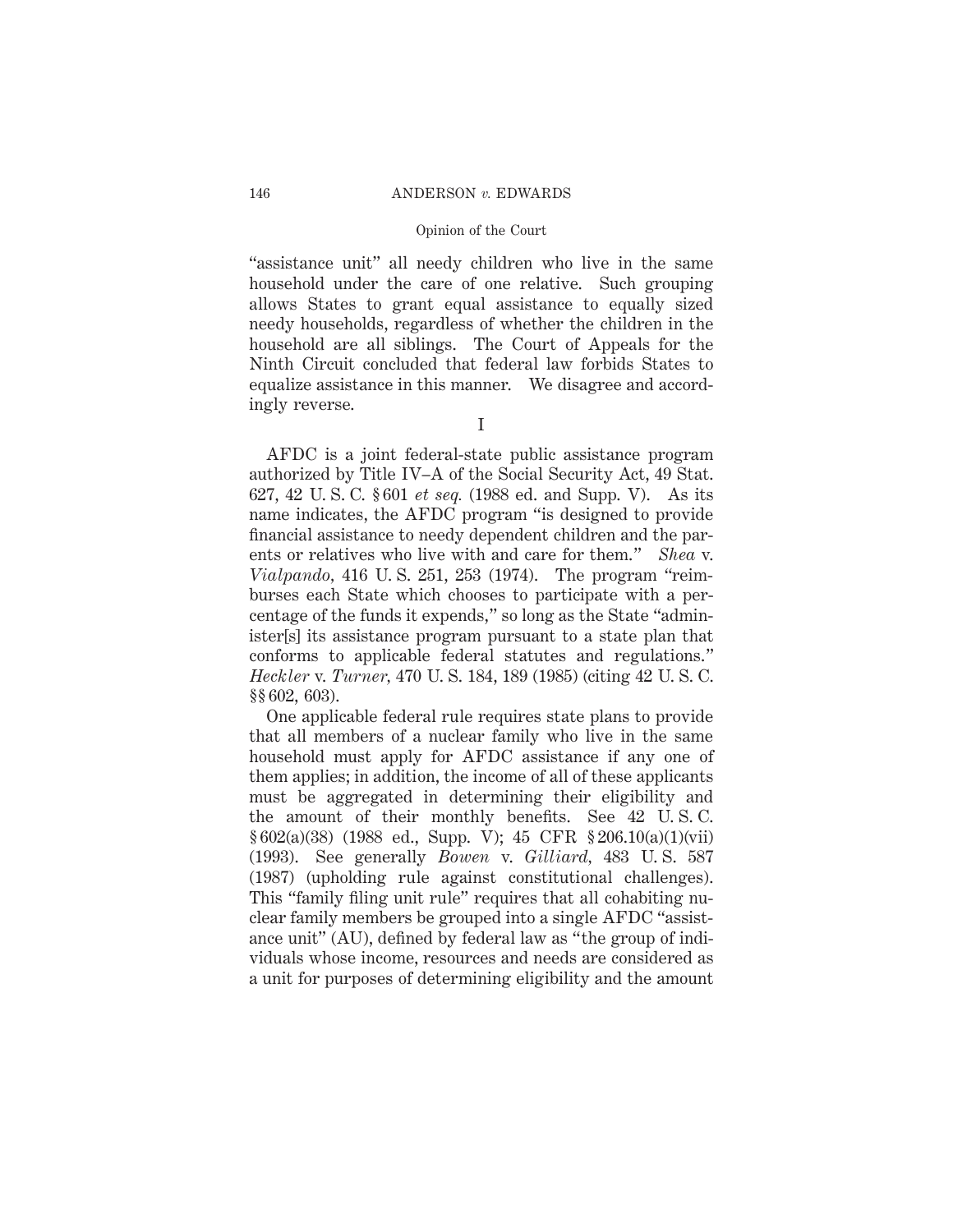of payment." 45 CFR § 206.10(b)(5) (1993). The regulation at issue in this case—California's "non-sibling filing unit rule" (California Rule)—goes even further in this regard. It provides: "Two or more AUs in the same home shall be combined into one AU when . . . [t]here is only one [adult] caretaker relative." Cal. Dept. of Social Servs., Manual of Policies & Procedures § 82–824.1.13, App. to Pet. for Cert. 52. In other words, the California Rule groups into a single AU all needy children who live in the same household, whether or not they are siblings, if there is only one adult caring for all of them.

The consolidation of two or more AU's into a single AU pursuant to the California Rule results in a decrease in the maximum per capita AFDC benefits for which the affected individuals are eligible. This occurs because, while California (like many States) increases the amount of assistance for each additional person added to an AU, the increase is not proportional. Thus, as the number of persons in the AU increases, the per capita payment to the AU decreases.<sup>1</sup>

<sup>1</sup> Between July 1, 1989, and August 31, 1991, California adhered to the following schedule of maximum monthly AFDC payments:

| Number of      | Maximum aid | Per capita |
|----------------|-------------|------------|
| persons in AU  | payment     | payment    |
|                | \$<br>341   | \$341.00   |
| $\overline{2}$ | 560         | 280.00     |
| 3              | 694         | 231.33     |
| 4              | 824         | 206.00     |
| 5              | 940         | 188.00     |
| 6              | 1,057       | 176.17     |
|                | 1,160       | 165.71     |
| 8              | 1,265       | 158.13     |
| 9              | 1,366       | 151.78     |
| 10 or more     | 1,468       | 146.80     |

Joint Statement of Undisputed Material Facts in Support of Plaintiffs' Motion for Summary Judgment in No. CV–S 91 1473 (ED Cal.), p. 7 (Feb. 13, 1992). Cf. *Dandridge* v. *Williams,* 397 U. S. 471, 488 (1970) (reproducing similar Maryland schedule.) The current schedule is set forth in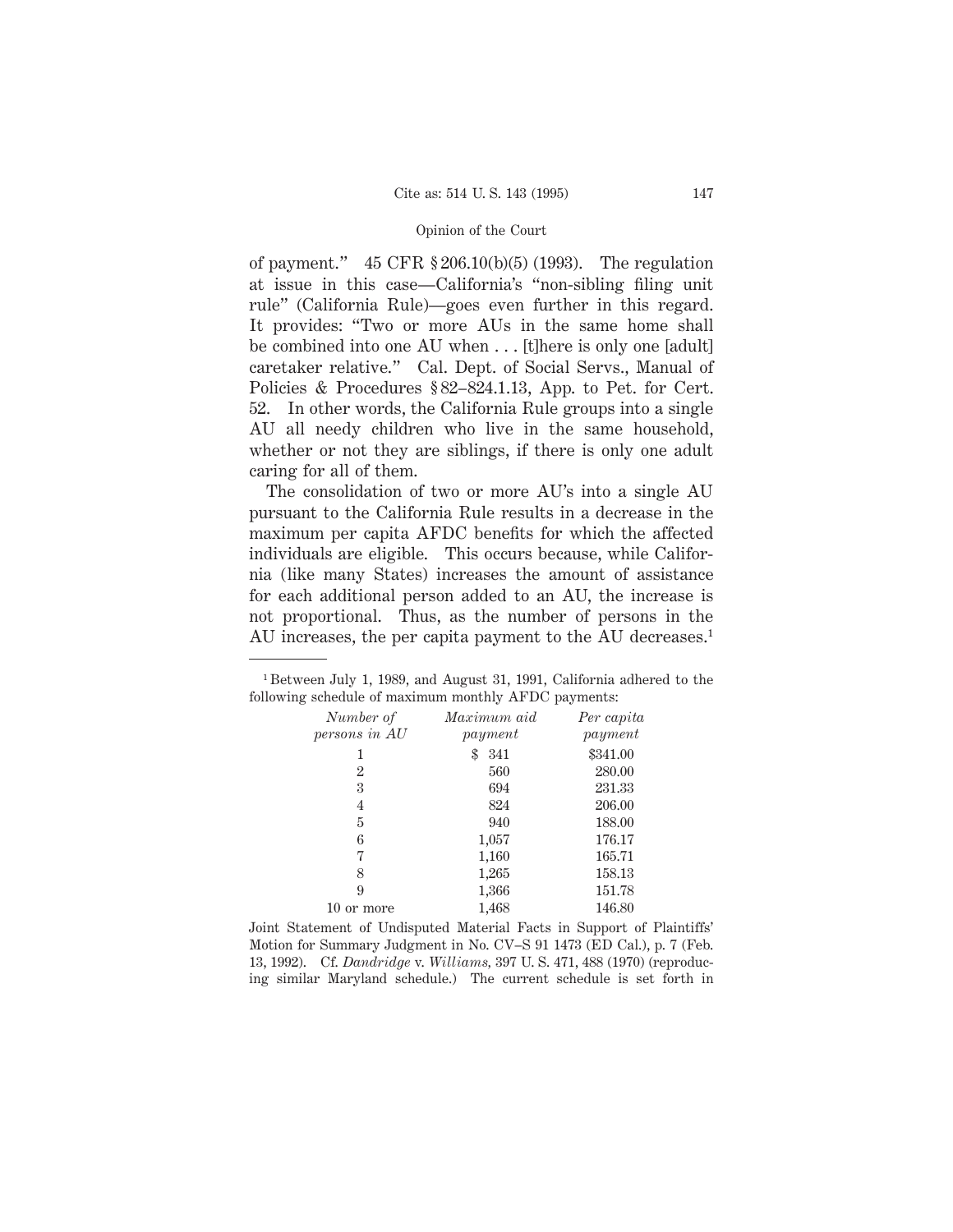See, *e. g., Dandridge* v. *Williams,* 397 U. S. 471, 473–474 (1970) (sustaining a Maryland AFDC regulation under which "the standard of need increases with each additional person in the household, but the increments become proportionately smaller").

The situation of respondent Verna Edwards and her relatives illustrates the operation of these two rules. Initially, Mrs. Edwards received AFDC assistance on behalf of her granddaughter, for whom she is the sole caretaker.<sup>2</sup> As a one-person AU, the granddaughter was eligible to receive a "maximum aid payment" of \$341 per month prior to September 1991. See n. 1, *supra.* Later, Mrs. Edwards began caring for her two grandnieces, who are siblings. Pursuant to the federal family filing unit rule, the grandnieces are grouped together in a two-person AU, which was eligible to receive \$560 per month in benefits prior to September 1991. See *ibid.* Because none of these children received any outside income, Mrs. Edwards received \$901 per month in AFDC assistance on behalf of the three girls. In June 1991, however, Mrs. Edwards received notice that pursuant to the California Rule, her granddaughter and two grandnieces would be grouped together into a single three-person AU, which was eligible to receive only \$694 per month. See *ibid.* The California Rule thus reduced AFDC payments to the Edwards household by \$207 per month.

On behalf of themselves and others similarly situated, Mrs. Edwards, her three relatives, and other respondents brought this action against petitioners, the state officials charged with administering California's AFDC program, in the Dis-

Cal. Welf. & Inst. Code Ann.  $$11450(a)(1)$  (West Supp. 1994), as modified by §§ 11450.01(a), (b) and 11450.015(a).

<sup>2</sup> Mrs. Edwards does not receive AFDC assistance for herself. As explained in the text, the family filing unit rule requires parents to apply for assistance along with their children. But apart from this rule, caretaker relatives need not apply for assistance along with the needy children for whom they care, although they may do so.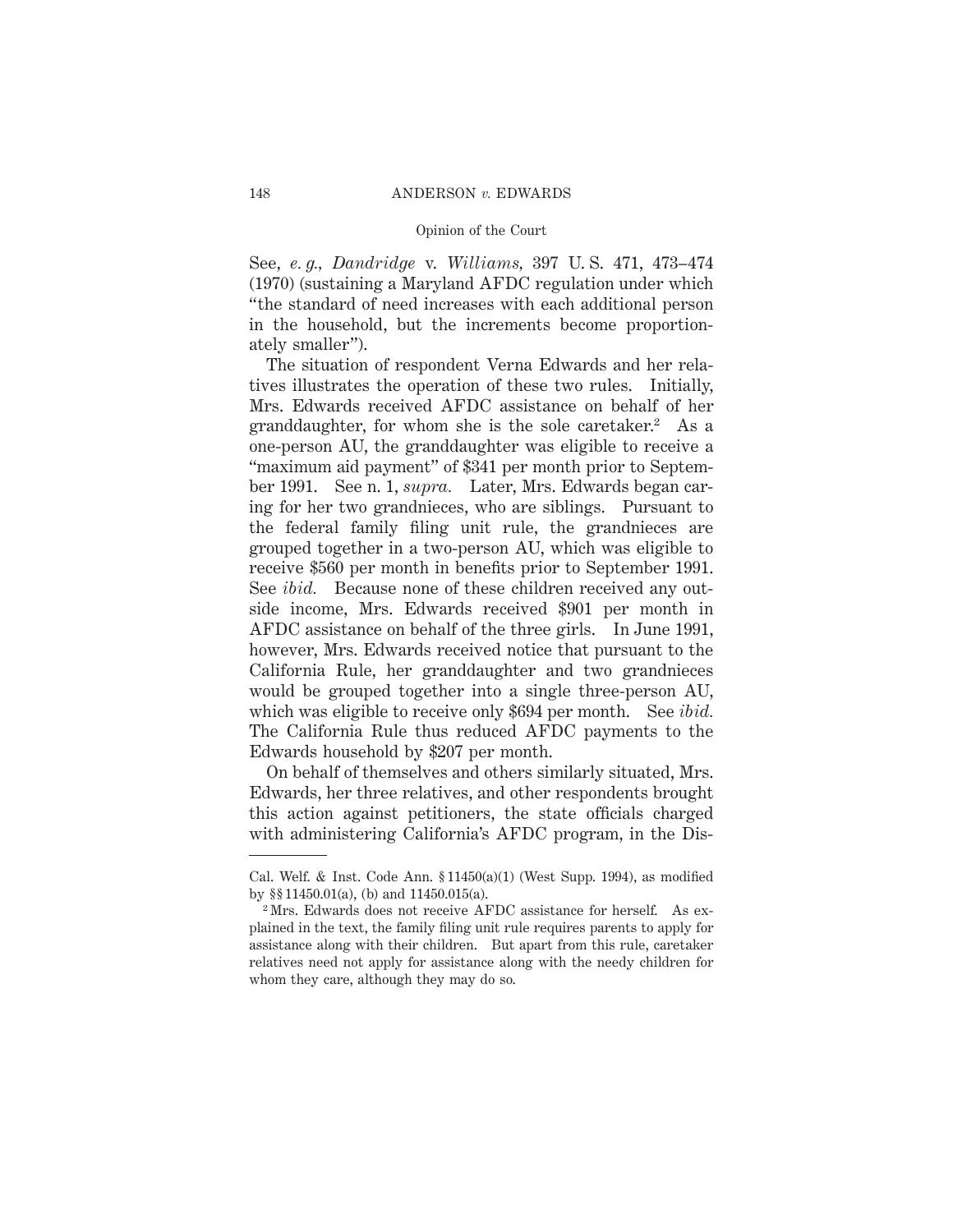trict Court for the Eastern District of California. Pursuant to Rev. Stat. § 1979, 42 U. S. C. § 1983, respondents sought a declaration that the California Rule violates federal law and an injunction prohibiting petitioners from enforcing it. On cross-motions for summary judgment, the District Court granted the requested relief. It found the California Rule indistinguishable in relevant respects from the Washington regulation invalidated in *Beaton* v. *Thompson,* 913 F. 2d 701 (CA9 1990).

In a brief opinion, the Court of Appeals for the Ninth Circuit affirmed. It found the California Rule "virtually identical" to the Washington regulation that *Beaton* had held to be "inconsistent with federal law and regulation." *Edwards* v. *Healy,* 12 F. 3d 154, 155 (1993). Since the Court of Appeals issued its decision, the Department of Health and Human Services (HHS)—which administers the AFDC program on the federal level—determined that its own AFDC regulations "do not conflict with the State policy option to consolidate assistance units in the same household." Transmittal No. ACF–AT–94–6 (Mar. 16, 1994), App. to Pet. for Cert. 37. Moreover, a number of Federal Courts of Appeals and state courts of last resort have recently issued rulings at odds with the decision below.3 We granted certiorari to resolve this conflict, 512 U. S. 1288 (1994), and we now reverse.

II

In *Beaton,* the Ninth Circuit ruled that grouping into the same AU all needy children (both siblings and nonsiblings alike) who live in the same household is inconsistent with three different federal AFDC regulations, namely, 45 CFR §§  $233.20(a)(2)(viii)$ ,  $233.20(a)(3)(ii)(D)$ , and  $233.90(a)(1)$ 

<sup>3</sup> See *Bray* v. *Dowling,* 25 F. 3d 135 (CA2 1994) (New York policy), cert. pending, No. 94–5845; *Wilkes* v. *Gomez,* 32 F. 3d 1324 (CA8 1994) (Minnesota rule), cert. pending, No. 94–6929; *MacInnes* v. *Commissioner of Public Welfare,* 412 Mass. 790, 593 N. E. 2d 222 (1992); *Morrell* v. *Flaherty,* 338 N. C. 230, 449 S. E. 2d 175 (1994).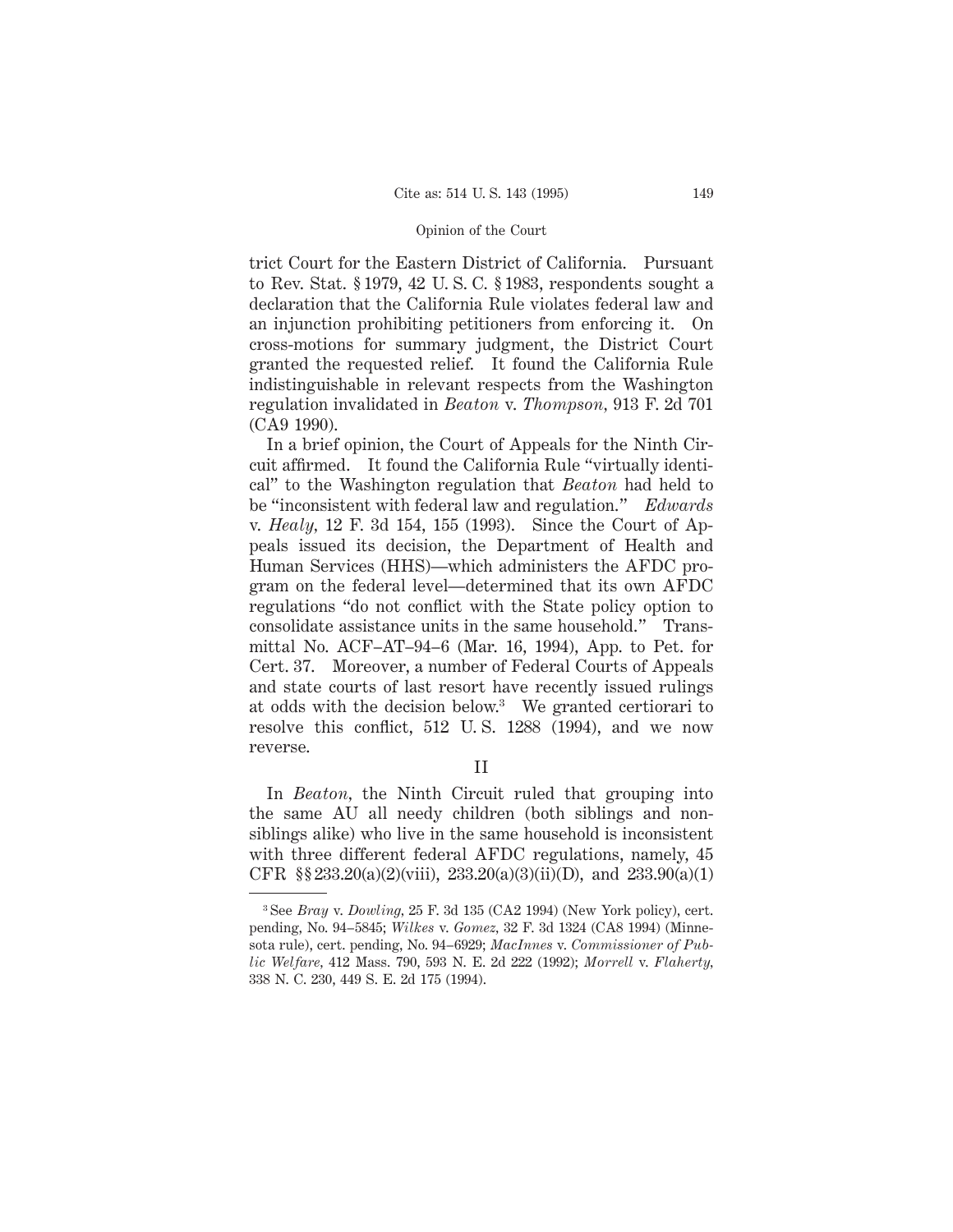## 150 ANDERSON *v.* EDWARDS

## Opinion of the Court

(1993).4 See *Beaton, supra,* at 704. Respondents rely principally on these three regulations in their submission here.

As we examine the regulations, we keep in mind that in AFDC cases, "the starting point of the . . . analysis must be a recognition that . . . federal law gives each State great latitude in dispensing its available funds." *Dandridge, supra,* at 478. Accord, *Shea,* 416 U. S., at 253 (States "are given broad discretion in determining both the standard of need and the level of benefits"). In light of this cardinal

Section  $233.20(a)(3)(ii)$  provides in part:

"[I]n determining need and the amount of the assistance payment, . . . : .....

"(D) Income . . . and resources available for current use shall be considered. To the extent not inconsistent with any other provision of this chapter, income and resources are considered available both when actually available and when the applicant or recipient has a legal interest in a liquidated sum and has the legal ability to make such sum available for support and maintenance."

Section  $233.90(a)(1)$  provides:

 $4$  Section  $233.20(a)(2)(viii)$  provides:

<sup>&</sup>quot;[T]he money amount of any need item included in the standard will not be prorated or otherwise reduced solely because of the presence in the household of a non-legally responsible individual; and the [state] agency will not assume any contribution from such individual for the support of the assistance unit . . . ."

<sup>&</sup>quot;The determination whether a child has been deprived of parental support or care by reason of the death, continued absence from the home, or physical or mental incapacity of a parent, or (if the State plan includes such cases) the unemployment of his or her parent who is the principal earner will be made only in relation to the child's natural or adoptive parent, or in relation to the child's stepparent who is married, under State law, to the child's natural or [adoptive] parent and is legally obligated to support the child under State law of general applicability which requires stepparents to support stepchildren to the same extent that natural or adoptive parents are required to support their children. Under this requirement, the inclusion in the family, or the presence in the home, of a 'substitute parent' or 'man-in-the-house' or any individual other than one described in this paragraph is not an acceptable basis for a finding of ineligibility or for assuming the availability of income by the State  $\dots$ ."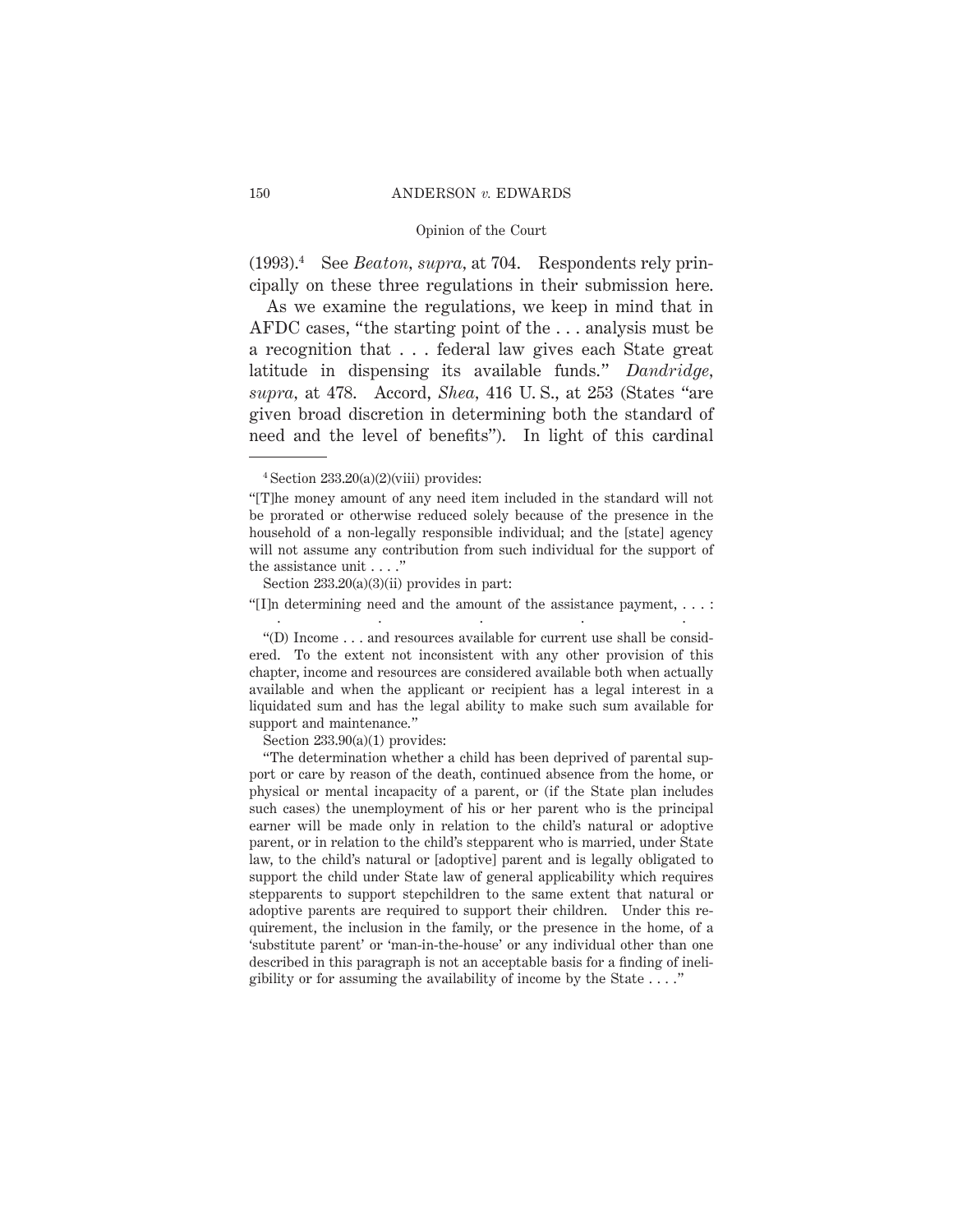principle, we conclude that the federal regulations do not preclude the adoption of the California Rule.

## A

According to § 233.20(a)(2)(viii), States may not reduce the amount of assistance for which AFDC applicants are eligible "solely because of the presence in the household of a nonlegally responsible individual." Using the example of Mrs. Edwards and her relatives, respondents observe that, although the granddaughter received AFDC benefits of \$341 per month before the two grandnieces came to live in Mrs. Edwards' household, she received only one-third of \$694, or \$231.33, per month after the grandnieces arrived and the California Rule took effect. See Brief for Respondents 6, 22. This reduction in the granddaughter's per capita benefits occurred, according to respondents, "solely because of the presence in the household of" the grandnieces, who are "non-legally responsible individual[s]" in relation to the granddaughter.

Respondents are simply wrong. It was not *solely* the presence of the grandnieces that triggered the decline in per capita benefits paid to the granddaughter; rather, it was the grandnieces' presence *plus* their application for AFDC assistance through Mrs. Edwards. Had the two grandnieces, after coming to live in Mrs. Edwards' home, either not applied for assistance or applied through a different caretaker relative living in that home, the California Rule would not have affected the granddaughter's benefits at all.<sup>5</sup>

<sup>5</sup> Although needy children will receive less in per capita benefits under the California Rule, this reduction affects only children who share a household. California is simply recognizing the economies of scale that inhere in such living arrangements. See, *e. g., Bowen* v. *Gilliard,* 483 U. S. 587, 599 (1987) (crediting " 'the common sense proposition that individuals living with others usually have reduced per capita costs because many of their expenses are shared' " (quoting *Termini* v. *Califano,* 611 F. 2d 367, 370 (CA2 1979))).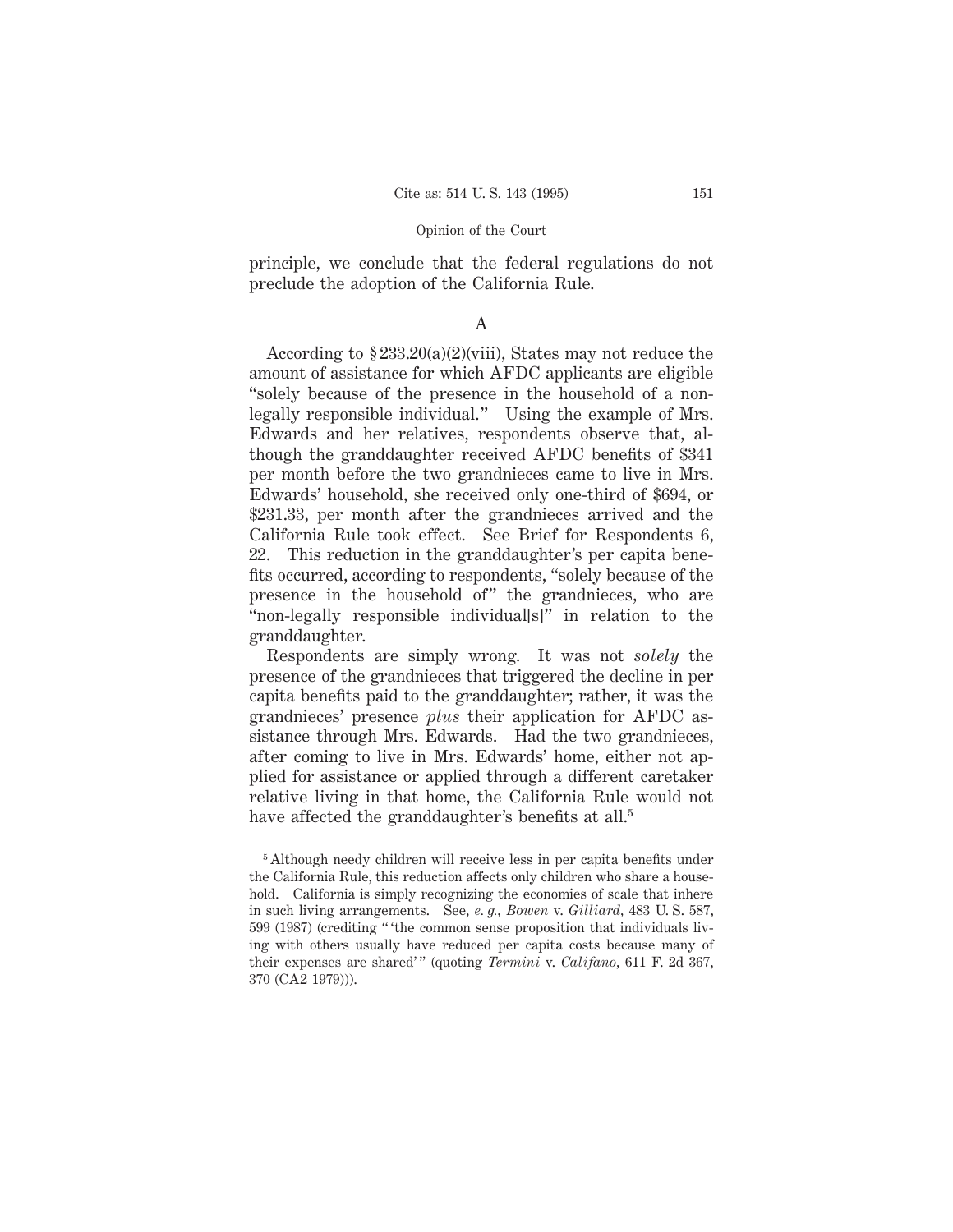## B

Respondents also argue that the California Rule violates the "availability" principle, which is implemented, in one form or another, by all three federal regulations. Section  $233.90(a)(1)$  provides that "the inclusion in the family, or the presence in the home, of a 'substitute parent' or 'man-in-thehouse' or any individual other than [the child's parent] is not an acceptable basis for . . . assuming the availability of income" to a needy child. Likewise, § 233.20(a)(2)(viii) provides that States may "not assume any contribution from [a nonlegally responsible] individual for the support of the assistance unit." Finally,  $\S 233.20(a)(3)(ii)(D)$  provides generally that States shall, "in determining need and the amount of the assistance payment," count only "[i]ncome . . . and resources available for current use"; the regulation adds that "income and resources are considered available both when actually available and when [legally available]."

According to respondents, the California Rule assumes that income from relatives is contributed to, or otherwise available to, a needy child without a determination that it is actually available. If Mrs. Edwards' granddaughter were to begin receiving \$75 per month in outside income, for example, the AU of which she is a part would receive \$75 less in monthly AFDC benefits, and the two grandnieces would each accordingly receive \$25 less in per capita monthly benefits. Thus, the California Rule assertedly "assumes," in violation of all three federal regulations, that the granddaughter will contribute \$25 per month of her outside income to each grandniece and also that such income will therefore be available to each grandniece—without a case-specific determination that such contribution will in fact occur.

Respondents' argument fails for at least two reasons. First, its premise is questionable. Although in this example, the grandnieces each will *nominally* receive \$25 less in per capita monthly benefits, they will *actually* receive less in benefits only if one assumes that Mrs. Edwards will expend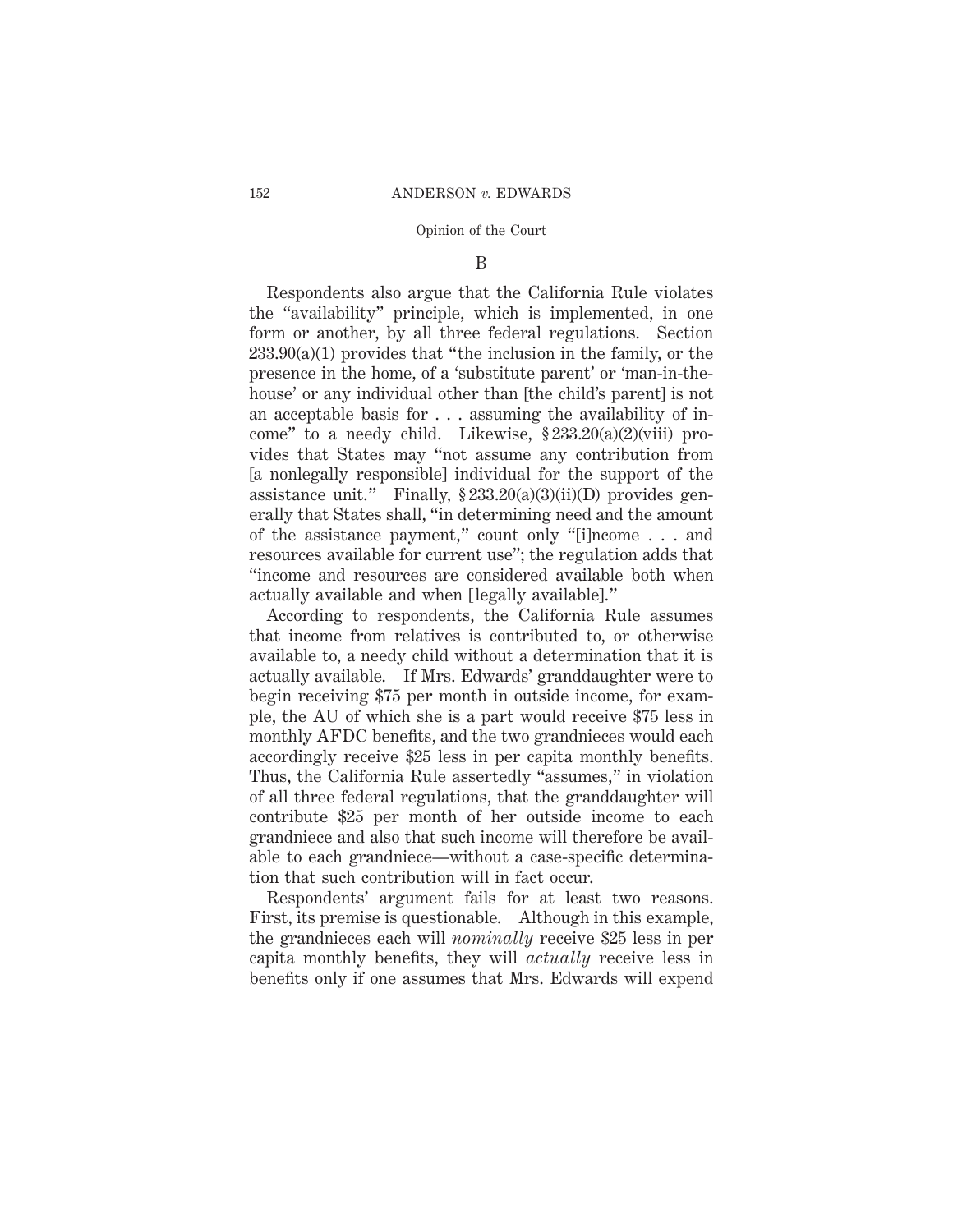an equal amount of AFDC assistance on each of the three children—without regard to any other relevant circumstances, such as whether one of them receives outside income. Not only would such assumption fail to reflect reality, see, *e. g., Gilliard,* 483 U. S., at 600, n. 14, it would also be inconsistent with the duty imposed on caretakers by federal law to spend AFDC payments "in the best interests of the child[ren]" for whom they care, 42 U. S. C. § 605, a duty specifically implemented by California law, see, *e. g.,* Cal. Welf. & Inst. Code Ann. §§ 11005.5, 11480 (West 1991). Thus, California may rationally assume that a caretaker will observe her duties to all the members of the AU and will take into account the receipt of any outside income by one child when expending funds on behalf of the AU.

Second, respondents' argument misperceives the operation of the California Rule. In the foregoing example, California would simply add the monthly income of all members of the AU—\$75 (granddaughter) plus \$0 (first grandniece) plus \$0 (second grandniece) for a total of \$75—and reduce the monthly assistance payment to the Edwards family AU accordingly. It should be clear from this example that the monthly payment to the AU is reduced not because the California Rule "assumes" that any income is available to the grandnieces, but because it places the two grandnieces into the same AU as the granddaughter (whose income is actually available to herself). What respondents are really attacking is the rule that the income of all members of the AU is combined in order to determine the amount of the assistance payment to the AU. This attack ignores the very definition of an AU: the group of individuals whose income and resources are considered "as a unit" for purposes of determining the amount of the assistance payment. 45 CFR § 206.10(b)(5) (1993). Accord, Brief for Respondents 4 ("All of the income and resources of everyone in the assistance unit are taken into consideration in establishing the benefit payment").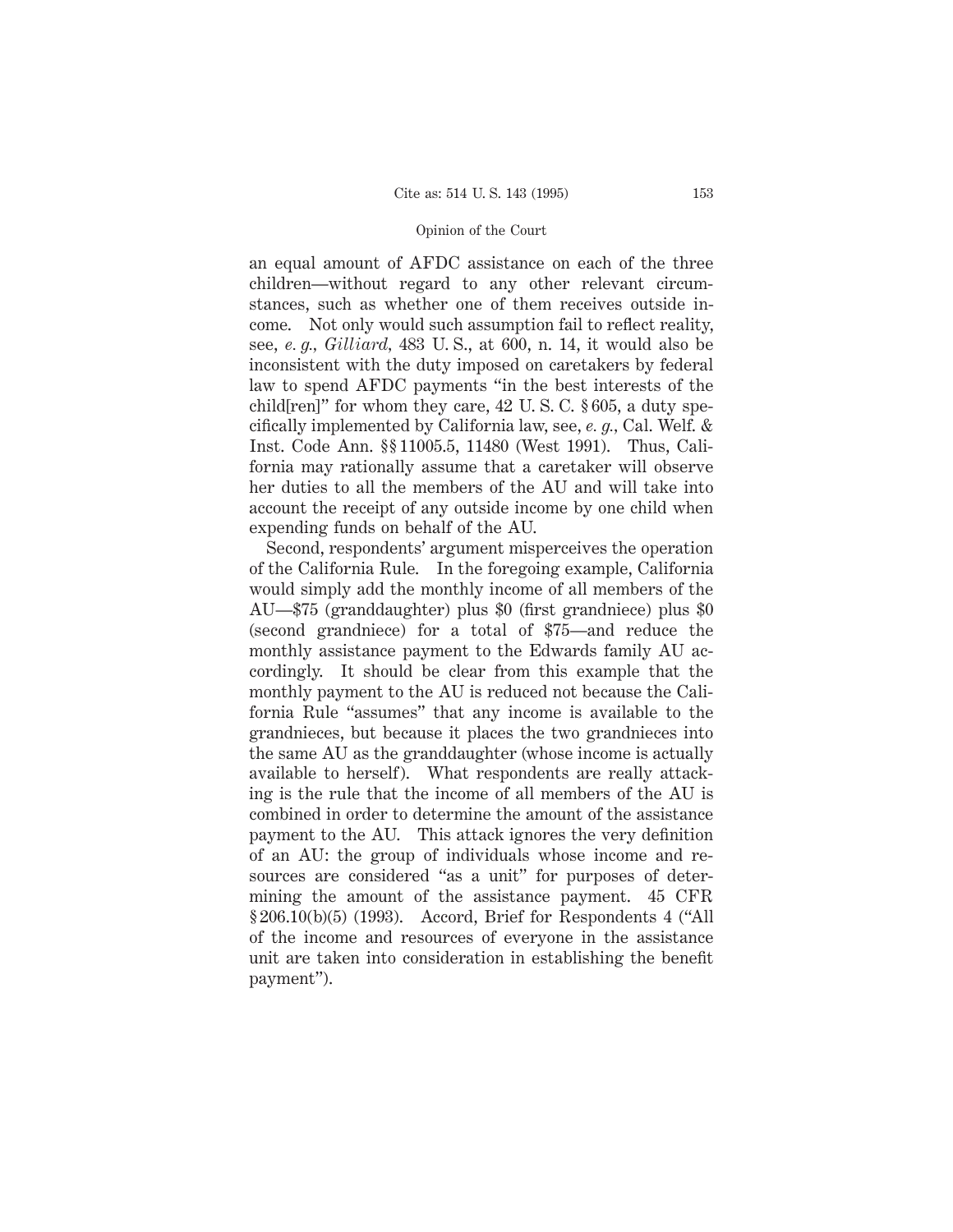## 154 ANDERSON *v.* EDWARDS

### Opinion of the Court

Perhaps respondents are arguing that the regulations simply forbid California to combine the incomes of all needy children in a household—whether by grouping them into the same AU or otherwise. But whatever are the limits that federal law imposes on States' authority in this regard, the combination of incomes effected by the California Rule is authorized by the AFDC statute itself, which provides that a state agency "shall, in determining need, take into consideration any . . . income and resources of any child or relative claiming [AFDC assistance]."  $42 \text{ U.S. C. }$  \$602(a)(7)(A) (1988 ed. and Supp. V). In light of the "great latitude," *Dandridge,* 397 U. S., at 478, and the "broad discretion," *Shea,* 416 U. S., at 253, that States have in administering their AFDC programs, this statute is reasonably construed to allow States, in determining a child's need (and therefore how much assistance she will receive), to take into consideration the income and resources of all cohabiting children and relatives also claiming AFDC assistance.

The availability regulations are addressed to an entirely different problem, namely, the counting of income and resources controlled by persons outside the AU for the purpose of determining the amount of assistance to be provided to the AU. The regulations were adopted to implement our decisions in three AFDC cases. See 42 Fed. Reg. 6583–6584 (1977) (citing *King* v. *Smith,* 392 U. S. 309 (1968); *Lewis* v. *Martin,* 397 U. S. 552 (1970); *Van Lare* v. *Hurley,* 421 U. S. 338 (1975)). In all three cases, the State had counted as available to the AU income that was not actually or legally available because it was controlled by a person who was not a member of the AU and who was not applying for AFDC assistance. See *King, supra,* at 311 (a " 'substitute father,' " defined as any able-bodied man who cohabited with the mother of the needy children in or outside her home); *Lewis, supra,* at 554 ("an adult male person assuming the role of spouse to the mother," such as a common-law husband, or a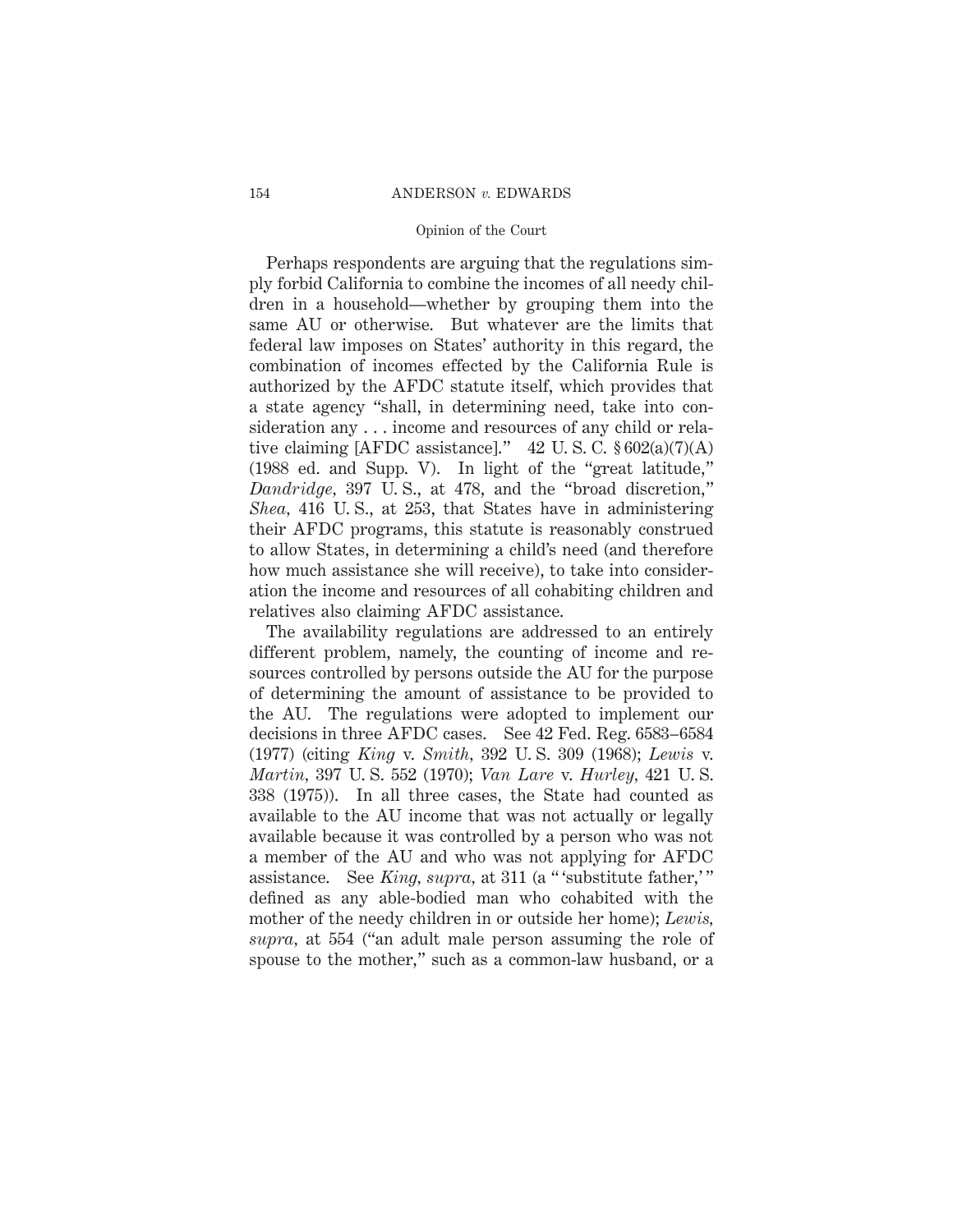nonadopting stepfather not legally obligated to support the children); *Van Lare, supra,* at 339, 340 (a "nonpaying lodge[r]," who was "a person not a recipient of AFDC"). Accord, *Bray* v. *Dowling,* 25 F. 3d 135, 144 (CA2 1994) (the federal availability regulations "were established to address specific concerns regarding the imputation of income from non-AFDC sources"), cert. pending, No. 94–5845.

The California Rule has no such effect. The combined income of the three-person AU comprising the granddaughter and two grandnieces of Mrs. Edwards is not calculated with reference to the income either of Mrs. Edwards herself or of anyone else inside or outside the Edwards household who is not a member of the AU and who is not applying for AFDC assistance. In sum, the California Rule does not violate any of the three federal regulations on which the Court of Appeals relied.6

<sup>6</sup> We are aware that in certain situations in which a member of a consolidated AU begins to receive outside income (such as monthly child support payments, an inheritance, or even lottery winnings), the household would receive a larger AFDC monthly payment if the recipient (along with all members of her nuclear family, as required by the federal family filing unit rule) terminated her participation in the AFDC program. See, *e. g., Gilliard,* 483 U. S., at 591 (citing example from prior to federal rule's adoption). Were California law to forbid a person to "opt out" of the AFDC program in these situations, it might be said that the State had reduced AFDC assistance to the AU's remaining members based solely on the presence or the income of a person who is not applying for such assistance.

We find it unnecessary to determine whether California law ever forbids a person who begins receiving outside income to opt out of the AFDC program. Certainly, nothing in the California Rule itself speaks to this issue. Furthermore, because respondents challenged the California Rule on its face by seeking to enjoin its enforcement altogether, see First Amended Complaint in No. CV–S 91 1473 (ED Cal.), pp. 16–17 (Jan. 10, 1992), they could not sustain their burden even if they showed that a possible application of the rule (in concert with another statute or regulation) violated federal law. See *United States* v. *Salerno,* 481 U. S. 739, 745 (1987) (a facial challenge is "the most difficult challenge to mount successfully, since the challenger must establish that no set of circumstances ex-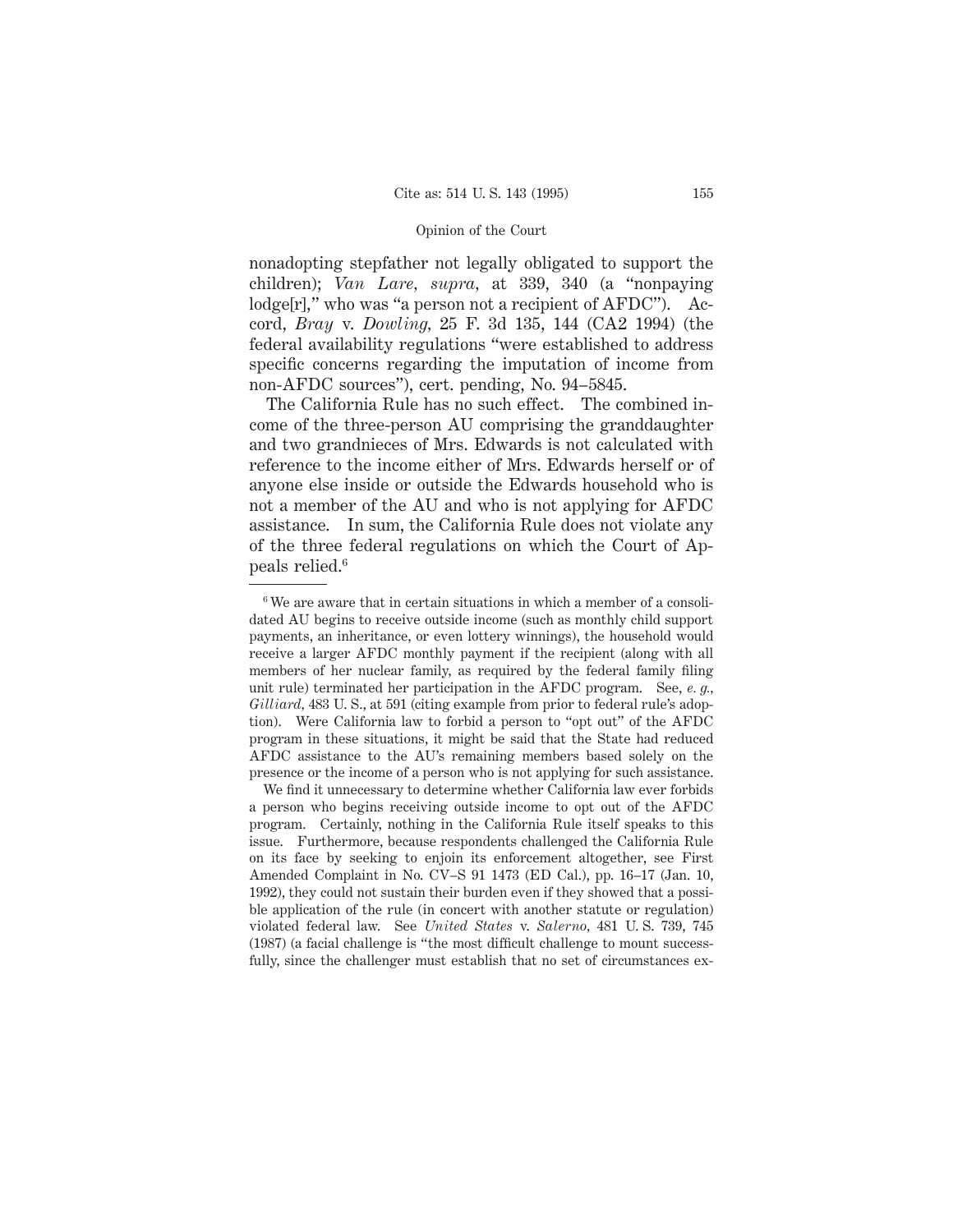## III

Respondents offer two alternative grounds to support the judgment below. Neither has merit, and we may dispose of them quickly.

First, respondents argue that the California Rule is an invalid expansion of the family filing unit rule, 42 U. S. C. § 602(a)(38). According to respondents, when Congress decreed that all members of a nuclear family must be grouped together in a single AU, it intended to prevent States from including any additional persons in that AU (as does the California Rule). We reject the notion that Congress' directive regarding the composition of assistance units "occupied the field" and thereby pre-empted States from adopting any additional rules touching this area. What we said about "workfare" in *New York State Dept. of Social Servs.* v. *Dublino,* 413 U. S. 405, 414 (1973), applies here as well: "If Congress had intended to pre-empt state plans and efforts in such an important dimension of the AFDC program . . . , such intentions would in all likelihood have been expressed in direct and unambiguous language." The language of § 602(a)(38) requires States to embrace the family filing unit rule; it does not further limit States' discretion in a direct or unambiguous manner.

Second, respondents argue that the California Rule violates two other federal regulations that require equitable treatment among AFDC recipients. See 45 CFR  $\S 233.10(a)(1)$  (1993) ("The eligibility conditions imposed ... must not result in inequitable treatment of individuals or groups");  $\S 233.20(a)(1)(i)$  ("The determination of need and amount of assistance for all applicants [must] be made on an objective and equitable basis"). Assuming that these provisions even "creat[e] a 'federal right' that is enforceable under

ists under which the [rule] would be valid"). Though an as-applied challenge that presented the opt-out issue in a concrete factual setting might require a court to decide it, such a challenge is not now before us.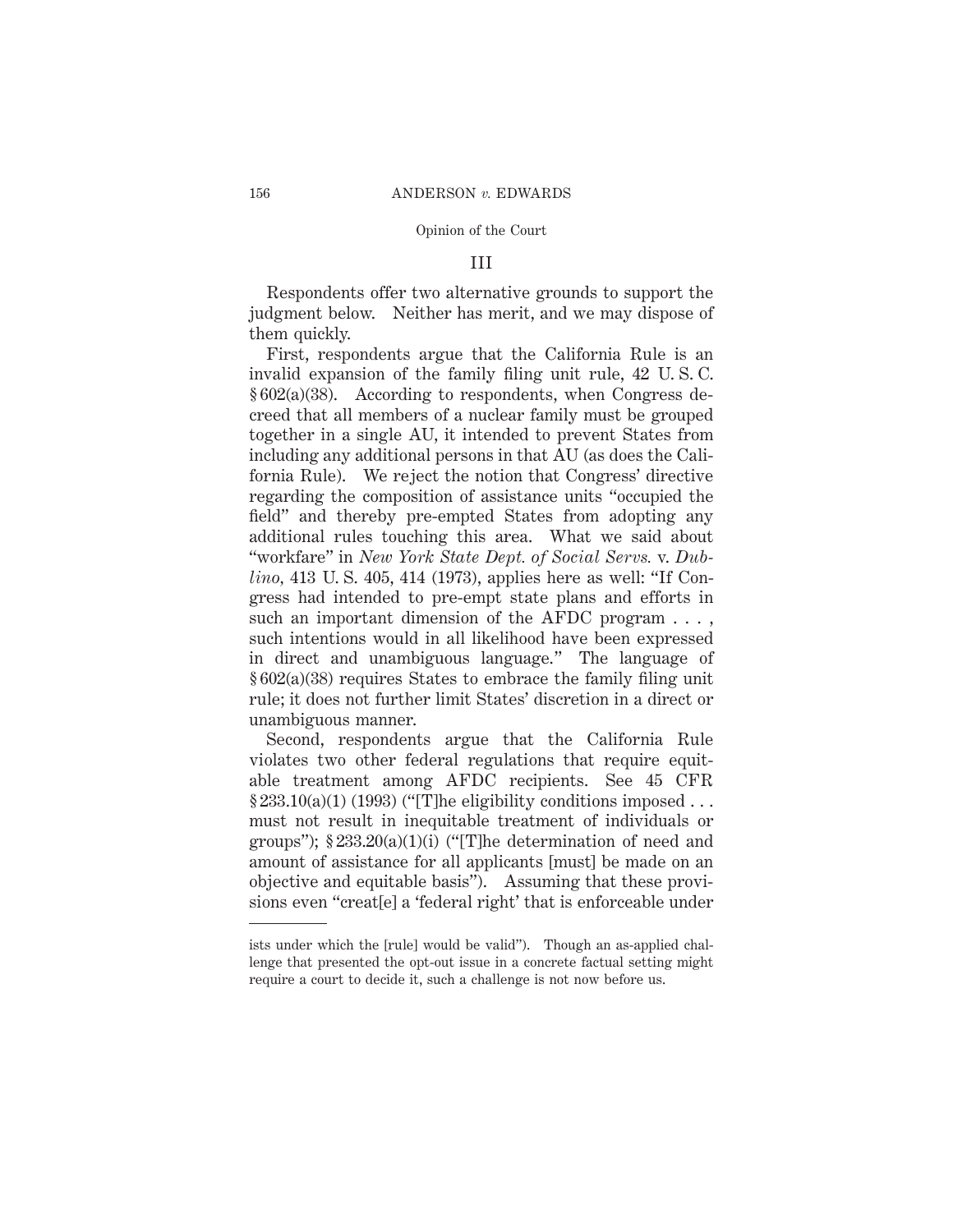[42 U. S. C.] § 1983," *Wilder* v. *Virginia Hospital Assn.,* 496 U. S. 498, 509 (1990), we find that the California Rule affirmatively fosters equitable treatment among AFDC recipients.

For example, prior to September 1991 a caretaker relative responsible for three brothers having no outside income would have received AFDC benefits of \$694 per month on their behalf. Yet before the California Rule was applied to her household, Mrs. Edwards received monthly benefits of \$901 for the three girls for whom she cared. See *supra,* at 148. The \$207 difference is due solely to the fact that in one household all of the children are siblings, while in the other they are not. The potential *in*equities in the absence of the California Rule are even greater. Six needy siblings living in the same household in California could have received up to \$1,057 per month in benefits before September 1991. But prior to the California Rule's adoption, six needy nonsiblings who lived in the same household could have received as much as \$2,046, or almost double. See n. 1, *supra.* The California Rule sensibly and equitably eliminates these disparities by providing that equally sized and equally needy households will receive equal AFDC assistance. Thus, the rule does not violate the equitable treatment regulations.<sup>7</sup>

<sup>7</sup> In its 1994 Transmittal, see *supra,* at 149, HHS examined all of the federal AFDC rules at issue in this case—the three availability regulations, the statutory family filing unit rule, and the equitable treatment regulations. The agency concluded: "Apart from complying with [the family filing unit rule and a related rule], States are authorized to set the State-wide policy, to be applied in all cases, whether and under what conditions two or more assistance units in the same household are to be consolidated or retained as separate units." App. to Pet. for Cert. 35. Because we have independently reached the same conclusion, we have no occasion to decide whether we must defer to the agency's position. Cf. *Martin* v. *Occupational Safety and Health Review Comm'n,* 499 U. S. 144, 150 (1991) ("It is well established 'that an agency's construction of its own regulations is entitled to substantial deference' " (quoting *Lyng* v. *Payne,* 476 U. S. 926, 939 (1986))).